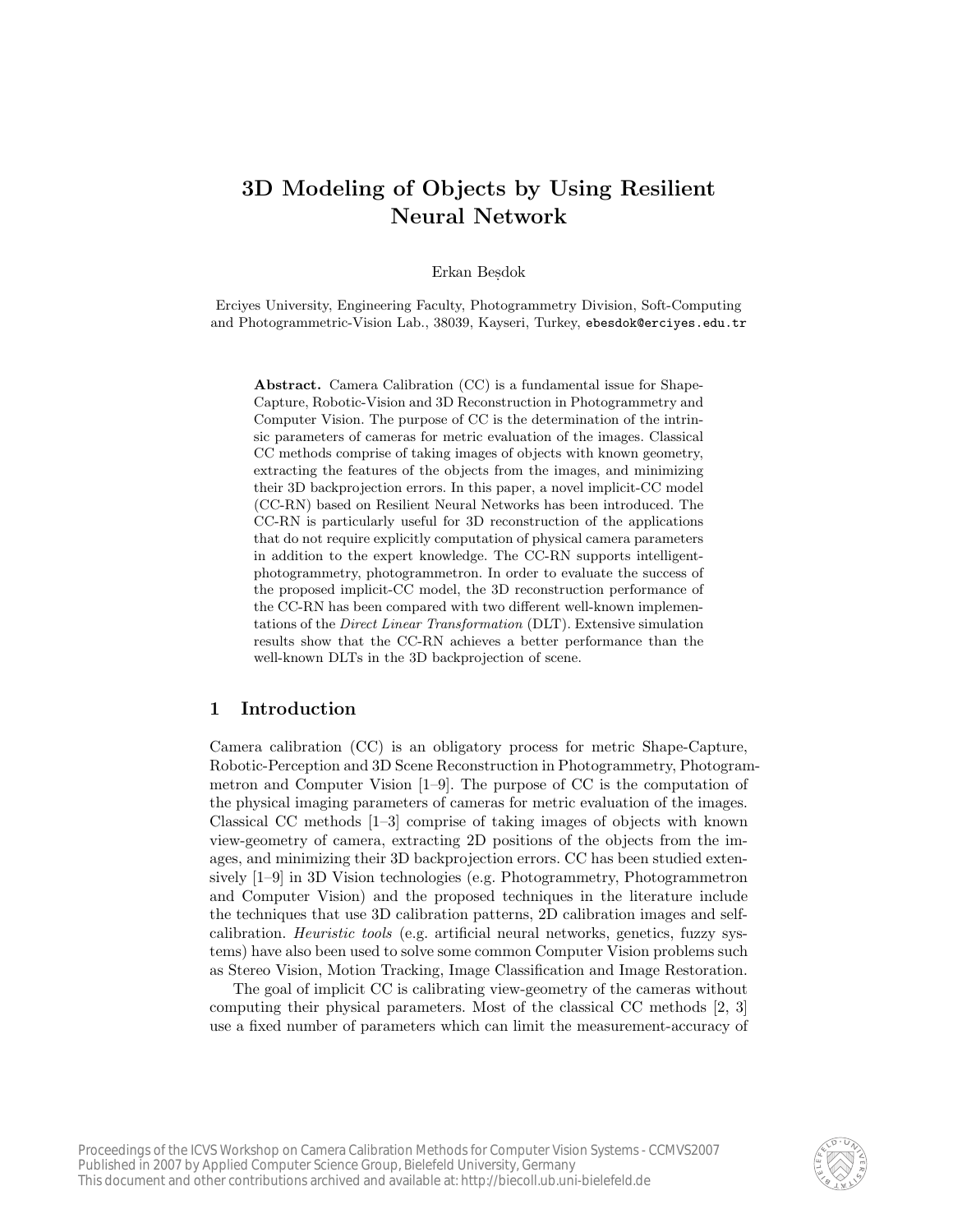the CC and most of them require using complex optimization methods  $[1-3, 5]$ for the solution of nonlinear equations. This paper proposes a novel implicit CC method [4, 6–9] which describes a mathematical mapping between a point on an image plane and its corresponding 3D world coordinates. The proposed CC method benefits from the parameters of a Resilient Neural Network (RN) [10–12] to realize this mathematical mapping.

The proposed CC-RN can be used at calibrating a single camera to make 2D reconstruction and also can be used at the 3D reconstruction by using multiview images, which has been investigated in this paper. The proposed CC-RN describes the camera calibration parameters as the weights, bias values and transfer functions of the RN [10–12].

Full automation of the Photogrammetry which is referred as Intelligent Photogrammetry (Photogrammetron) [7] consists of ideas, methods and applications from Digital Photogrammetry, Intelligent Agents and Active Vision. Photogrammetron can only be possible with an autonomous and intelligent agent system such as Artificial Neural Networks [8, 9], Fuzzy Systems, Genetic Algorithms [4, 6], and other intelligent computing techniques. Photogrammetron is basically a Photogrammetric system that has a full functionality of Photogrammetry in addition to an intelligent agent system and a physical structure of active vision. It may have different forms as coherent stereo photogrammetron, separated stereo photogrammetron and multi-camera network photogrammetron. Photogrammetron can be used in various applications including photogrammetryenabled robotic guidance, intelligent close-range photogrammetry, intelligent 3D multimedia-video indexing and real-time digital Videogrammetry.

A number of CC methods that implement an intelligent agent have been introduced in the literature [4, 6, 8, 9]. Most of these methods implement the structure of an intelligent agent either to learn the mapping from 2D image to 3D world coordinates or to improve the performance of other existing methods. Knowing that the CC parameters are important in various computer vision applications such as stereo-reconstruction, the CC-RN goes beyond the existing ones by providing 3D reconstruction from multi-view images besides stereo-images [1– 9].

The proposed CC-RN adaptively models the imaging-sensor for each 3D backprojection points by using resilient-backpropagation learning method in order to achieve 2D to 3D mapping more accurately. The CC-RN can be used with automated active lenses and does not require a good initial guess of classical CC parameters.

The rest of the paper is organized as follows: Resilient Neural Networks are explained in Section 2. Proposed Method and Experiments are given in Section 3 and Section 4, respectively. Finally, Conclusions are given in Section 5.

### 2 Resilient Neural Networks

Artificial Neural Network (ANN) [8–12] is an advanced learning and decisionmaking technology that mimics the working process of a human brain. Various

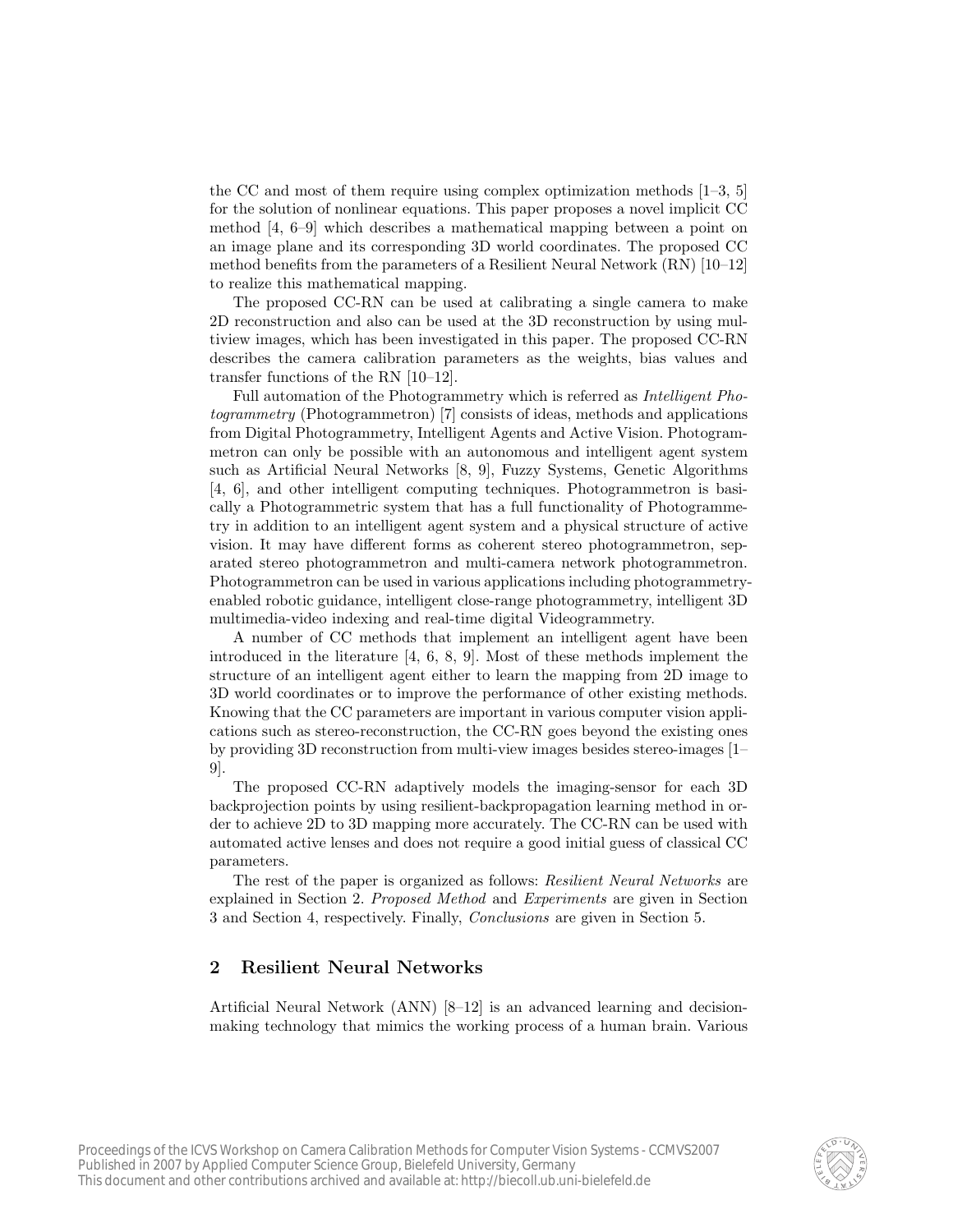kinds of ANN structures and learning algorithms have been introduced in the literature [8–12]. In this paper, RNs have been used for the CC.

In contrast to other gradient algorithms, this algorithm does not use the magnitude of the gradient. It is a direct adaptation of the weight step based on local gradient sign. The RN generally provides faster convergence than most other algorithms [10–12]. The role of the RN is to avoid the bad influence of the size of the partial derivative on the weight update. The size of the weight change is achieved by each weight's update value,  $A_{ji}(k)$ , on the error function  $E(k)$ , which is used to calculate the delta weight as in Equation 1.

$$
\Delta w_{ji}(k) = \begin{cases}\n-A_{ji}(k) & if B(k) > 0 \\
+A_{ji}(k) & if B(k) < 0 \\
0 & else\n\end{cases}
$$
\n(1)

where  $B(k)$  is  $\frac{\partial E}{\partial w_{ji}}(k)$  and

$$
A_{ji} = \begin{cases} \eta A_{ji} (k-1), & B(k-1)B(k) > 0\\ \mu A_{ji} (k-1), & B(k-1)B(k) < 0\\ A_{ji} (k-1), & else \end{cases}
$$
(2)

where  $B(k-1)$  is  $\frac{\partial E}{\partial w_{ji}}(k-1)$ ,  $\eta$  and  $\mu$  are the increase and decrease factors, respectively where  $0 < \mu < 1 < \eta$ .

More details about the algorithm can be found in [10–12].

A number of calibration methods implementing intelligent agents have been introduced recently [4, 6, 8, 9]. The intelligent agents based camera calibration methods introduced in the literature generally require a set of image points with their 3D world coordinates of the control points and the corresponding 2D image coordinates for the learning stage. The CC-RN can merge multisource camera images, for the reconstruction of a 3D scene, due to its high flexible properties of learning from examples.

#### 3 Proposed Method

In this paper, the algorithm of the CC-RN and the preparation steps of the Learning Data and Validation Data used in the training RN structure of the CC-RN are explained below:

- 1. Determine the Image Coordinates of the Control Points  $(u, v)$ , which are over the Calibration Patterns as seen in Fig.1-a and obtain 3D world-coordinates,  $(X,Y,Z)$ , of the related  $(u,v)$ . Each Calibration Pattern plane involves  $11x7=77$ points, hence, totally 539 calibration points over the seven Calibration Patterns planes have been used in this study.
- 2. Select 300 Control Points randomly for training and use the remaining 239 Control Points for validation of training in order to avoid from over-training disaster of RN structures.

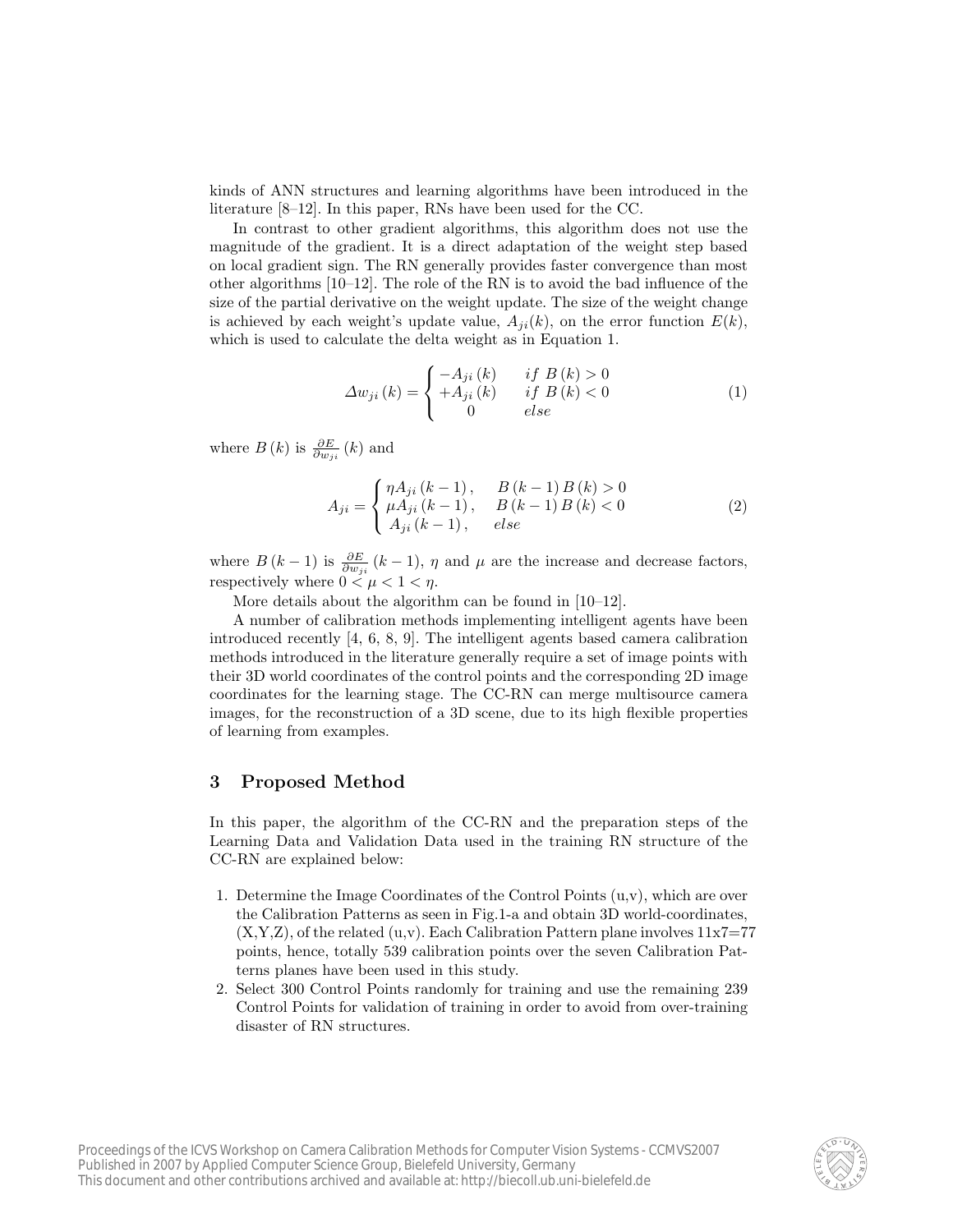

Fig. 1. (a) The seven Calibration Patterns and the Point Cloud obtained by using the proposed method for the Test Pattern. (b) Solid model of the Point Cloud which was obtained by using the proposed method for Test Pattern.

- 3. Train the RN-based neural structure that achieves a mapping from 2D  $(u,v)$ image space to 3D world-space  $(X, Y, Z)$  (Fig.1-b). The input data of the neural structure are the image coordinates (u,v) of the Control Points and the output data are the corresponding  $(X, Y, Z)$  world-coordinates of the input data (u,v).
- 4. Apply the image coordinates,  $(u,v)$ , to the neural structure in order to compute the world coordinates, (X,Y,Z), of the related image points.

Extensive simulations exposed that accuracy of 3D reconstruction of the neural network systems increases with the increasing number of the cameras used in the imaging system. Therefore, the imaging system used in this paper comprises four virtual Fire-i IEEE 1394 cameras. Consequently, neural structures have eight inputs  $(u_1, v_1, u_2, v_2, u_3, v_3, u_4, v_4)_p$  and three outputs  $(X, Y, Z)_p$  for each point p.

The maximum epoch of the training phase was predefined as 250.000 for the neural structure but in order to control the computational burden of the proposed method, the training phase ended when the error goal of the RN was smaller than 0.001. Extensive simulations have been realized by using different initial conditions for neural structure and the best solution of problem of RN has been used in this paper. In the proposed method, the Purelin Training Function of the Matlab<sup> $\circledR$ </sup> [10] has been used for the neural structures.

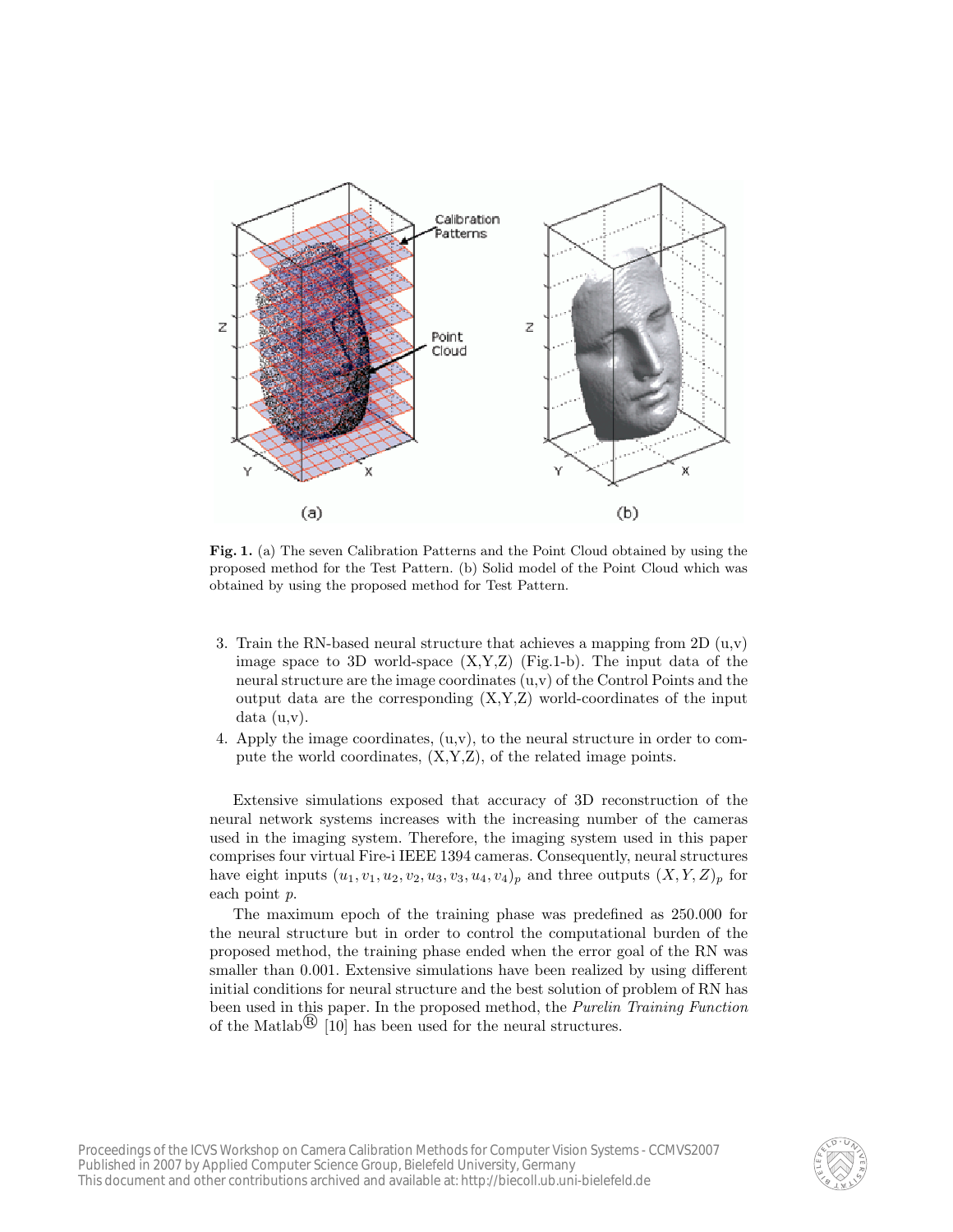|                         |        | MSE of $X MSE$ of $Y MSE$ of $Z$ |        |
|-------------------------|--------|----------------------------------|--------|
| DLT (Train)             | 0.0025 | 0.1372                           | 0.0008 |
| <b>DLT</b> (Validation) | 0.0027 | 0.1537                           | 0.0010 |
| M-DLT (Train)           | 0.0025 | 0.1374                           | 0.0008 |
| M-DLT (Validation)      | 0.0027 | 0.1543                           | 0.0010 |
| $ CC-RN$ (Train)        | 0.0022 | 0.1268                           | 0.0009 |
| $ CC-RN (Validation) $  | 0.0024 | 0.1479                           | 0.0010 |

Table 1. Mean-Squared-Error (MSE) values of the proposed CC-RN, DLT [1], and M-DLT [5] methods

#### 4 Experiments

In this paper, a set of real images have been employed in the experiments of the CC-RN. The obtained results have then been compared with both DLT [1] and M-DLT [5] methods. Four virtual Fire-i IEEE 1394 cameras have been used in the experiments. Distortion models of the virtual cameras have been obtained by using the well known camera calibration toolbox given in [13]. The neural structure of the proposed method has  $4_{Camera} * 2_{Image\ Corrdinates} = 8$ inputs. Each of the Calibration Pattern Planes have 11\*7=77 Control Points. Image Coordinates  $(u,v)$  of the Control Points were acquired by using the wellknown normalized cross correlation matching algorithm with subpixel accuracy for [13]. 10.000 measurements have been acquired over the Test Object. The seven Calibration Patterns and The Point Cloud obtained by using the proposed method for the Test Pattern was illustrated in Fig.1-a. The Calibration Patterns have been used for setting Calibration Data sets of the proposed method, DLT and M-DLT. Planimetric and depth reconstruction accuracies were evaluated in Mean-Squared-Error (MSE) as seen in the Table 1. Extensive simulations show that CC-RN supplies statistically acceptable and more accurate results as seen in Table 1. The method proposed in this paper was implemented by using the Image Processing, Image Acquisition and Neural Network toolboxes of Matlab<sup><sup>(B)</sup></sup> v7.3.0.

For the analysis of the CC-RN, the images obtained from the camera have been employed directly. The image coordinates of the control points have been extracted by employing the normalized cross correlation matching algorithm with *subpixel accuracy* and no deformation corrections have been applied to the images.

Before using the DLT methods (DLT and M-DLT), the required distortion corrections have been applied to the coordinates obtained as a result of the image matching. On the other hand, no distortion corrections have been applied to the corresponding coordinates in the CC-RN method.

Solid model of the Point Cloud which was obtained by using the proposed method for the Test Pattern was illustrated in Fig.1-b. Solid models obtained from 3D measurement systems are often noisy. Therefore, mesh smoothing is

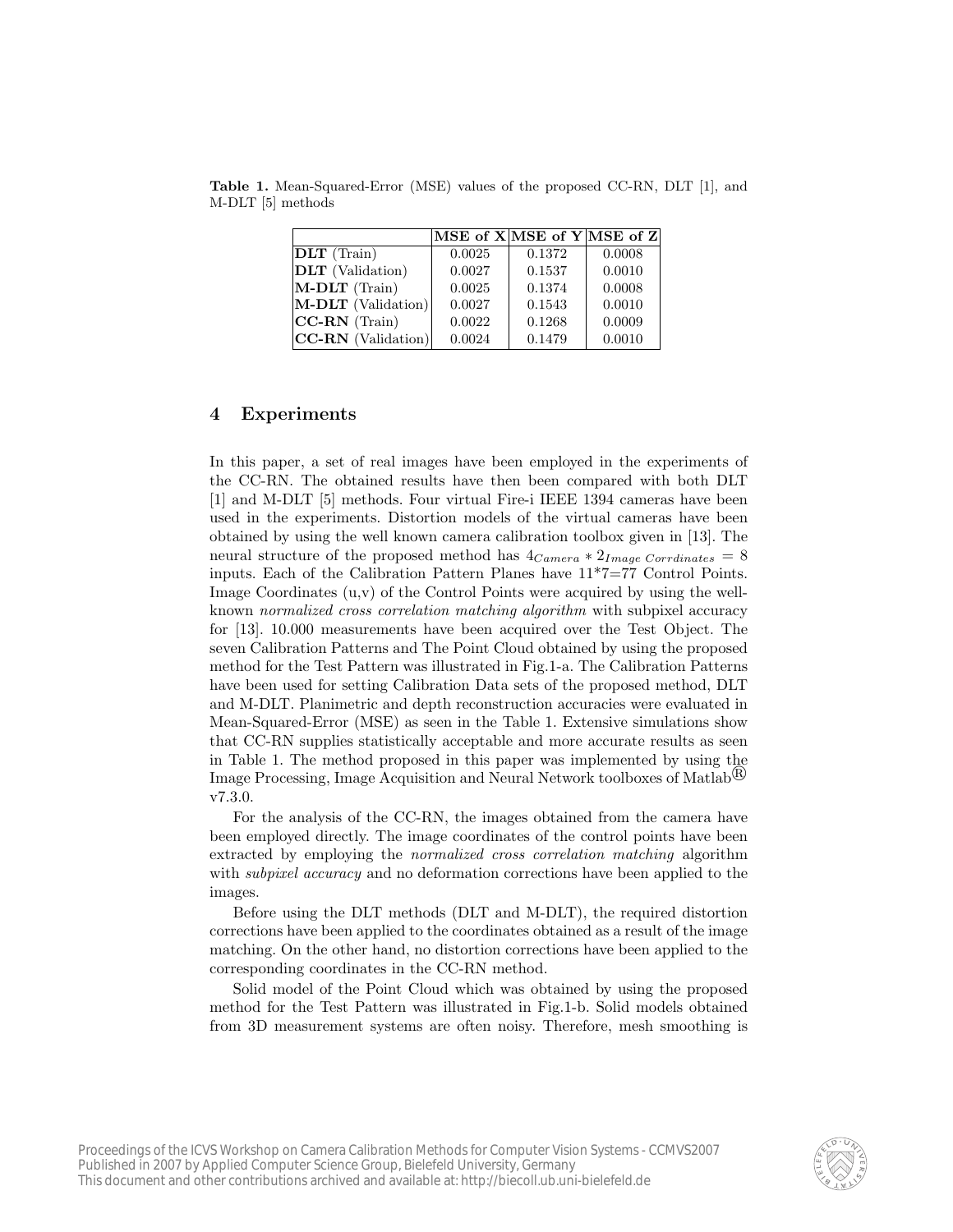required for realistic mesh models. In this paper a variation of the method proposed in [14] has been used as a smoothing operator for illustration of Fig1-b.

#### 4.1 Statistical Analysis

In the Manova [15, 16], mean vectors of a number of multidimensional groups are compared. Therefore, the Manova is employed to find out whether the differences in the results of CC-RN, DLT and M-DLT are statistically significant or not.

The tested null hypothesis is;

 $H_0: \mu_1 = \mu_2 = ... = \mu$ 

 $H_1$ : at least two  $\mu$ 's are unequal

where  $\mu_1$  is the mean vector of the group  $\#$  1,  $\mu_2$  is the mean vector of the group  $\# 2$  and  $\mu$  is the population mean vector.

As a result of the implemented Manova, no statistically significant difference has been found between the results of CC-RN, DLT and M-DLT. That means the null hypothesis cannot be rejected. This hypothesis test has been made using Wilk's  $\Lambda$  and  $\chi^2$  tests. The details of both of the tests and Manova can be found in [15].

For the Wilk's Λ test, the test and critical values are computed as 0.9953 and 0.7244, respectively, given that  $\alpha$  significance level is 0.05 and degrees of freedom for the sum of squares and cross-products are 29997 and 29999, respectively. Due to the condition of  $\Lambda_{test} > \Lambda_{critic}$ , the null hypothesis cannot be rejected.

For the  $\chi^2$  test [15], the test and the critical values are computed as 2.00 and 6.00, respectively, given that  $\alpha$  significance level is 0.05 and degrees of freedom is 3. Due to the condition of  $\chi^2_{test} < \chi^2_{Critic}$ , the null hypothesis cannot be rejected.

That is to say that there is no statistically significant difference between the results of CC-RN, DLT and M-DLT.

This outcome statistically verifies the advantages of the CC-RN method in various perspectives.

#### 5 Conclusions

A Resilient Neural Network based camera calibration method for 3D information recovery from images is proposed in this paper. The obtained results have been compared with the traditional DLT [1] and M-DLT [5].

The main advantages of the CC-RN are as follows: It does not require the knowledge of complex mathematical models of view-geometry and an initial estimation of camera calibration, it can be used with various cameras by producing correct outputs, and it can be used in dynamical systems to recognize the position of the camera after training the ANN structure. Therefore, the CC-RN is more flexible and straightforward than the methods introduced in the literature.

The advantages of the CC-RN may be summarized as follows:

- Offers high accuracy both in planimetric (X,Y) and in depth (Z).
- Simple to apply and fast after training.

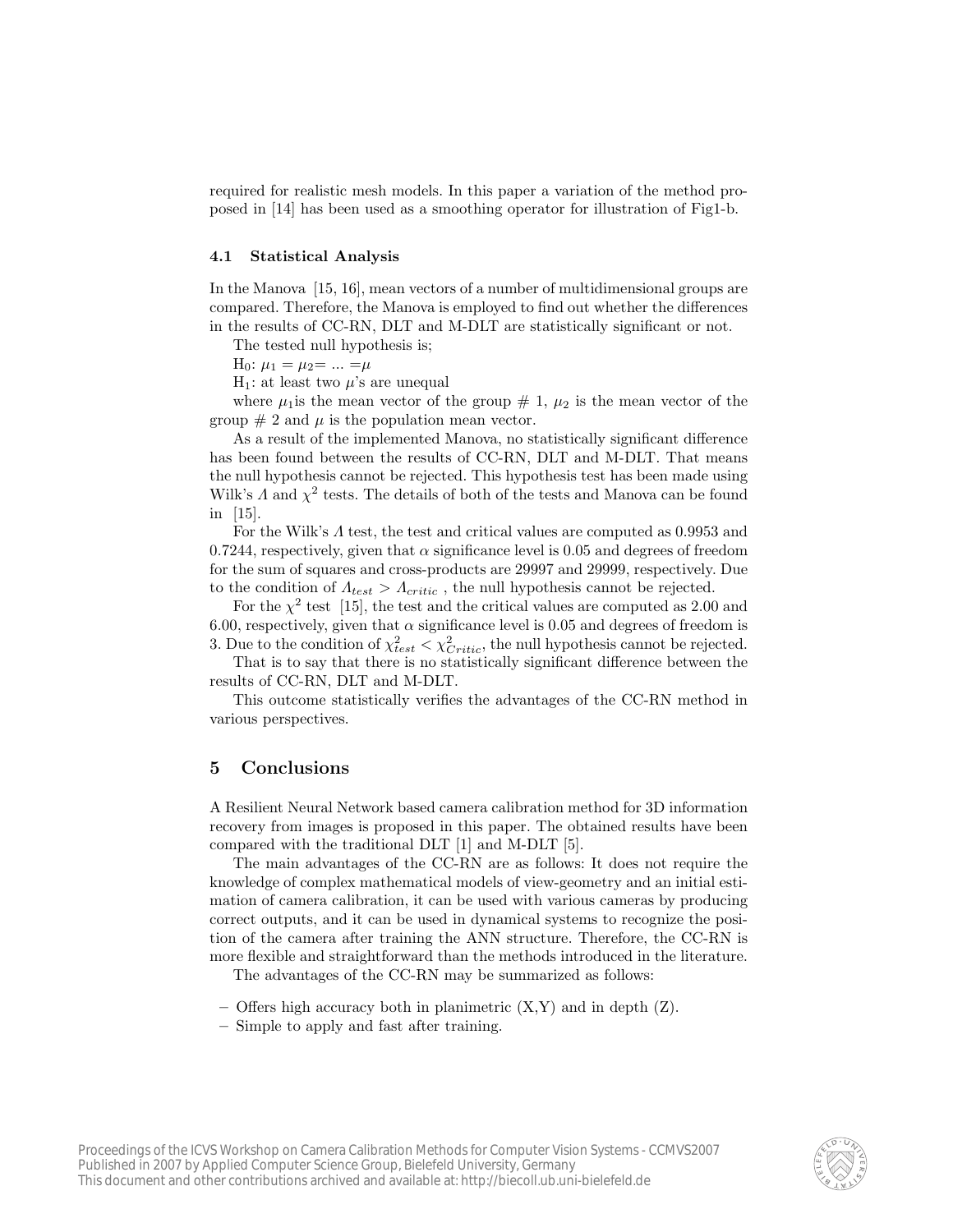- Suitable for robotic 3D-vision.
- The CC-RN can use same or different type cameras together or separately.
- Optimization algorithms are not employed during 3D reconstruction in contrary to the same well-known 3D acquisition methods.
- Does not use physical parameters of cameras.
- Users do not need to know complex mathematical models of the viewgeometry, therefore, proposed CC-RN does not need to have detailed technical knowledge on CC.
- Does not have any camera type restriction.
- An approximated solution for initial step of CC is not employed.
- No image distortion model is required.
- The CC-RN is flexible and significantly easier to implement than the CC methods presented in the literature.

## Acknowledgments

This study has been supported by the Research Foundation of Erciyes University under the project entitled "3D Laser-Scanner Design by Using Soft-Computing", 2007.